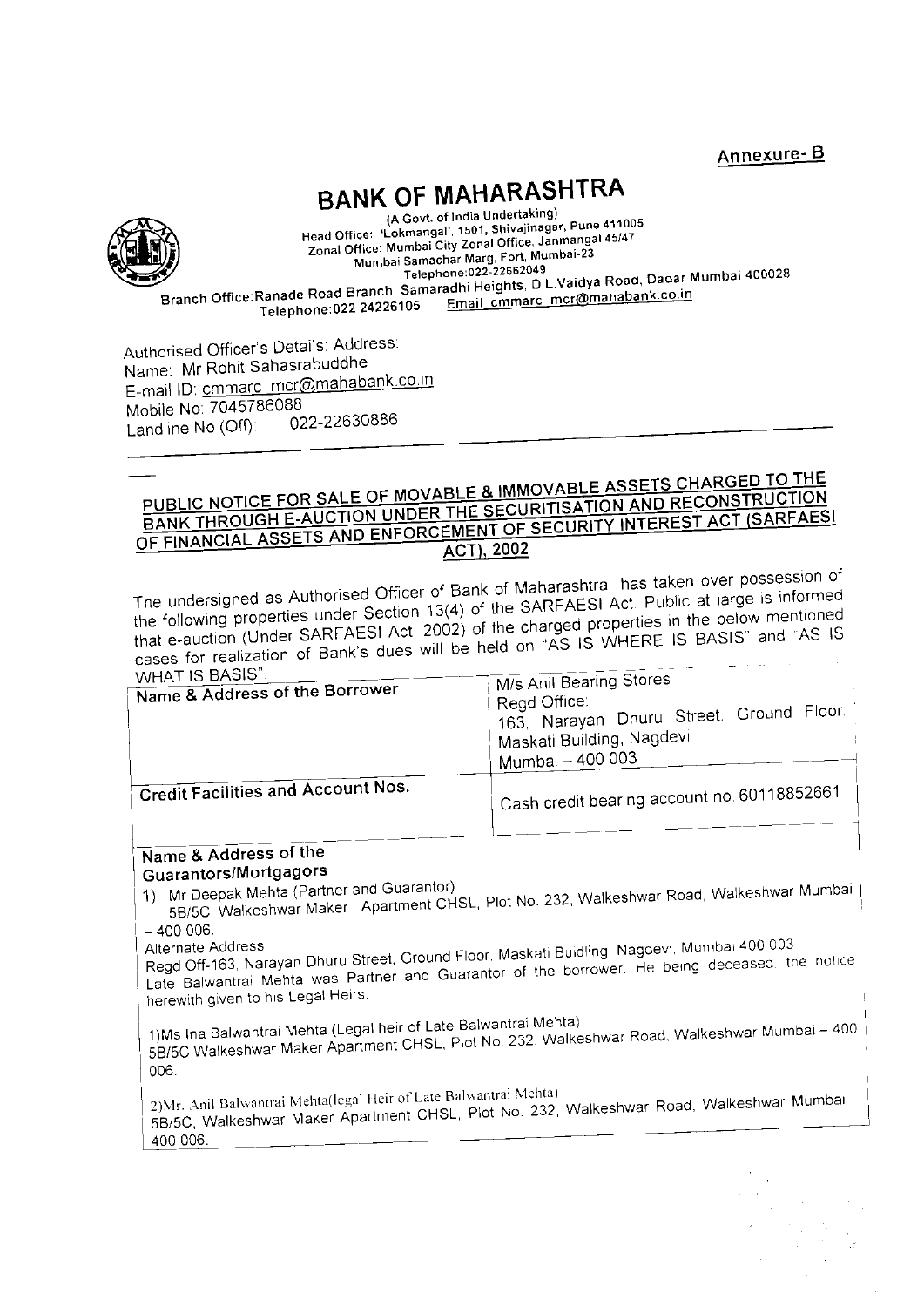| 3)Mr Milan Y Mehta<br>R/o Room No.34, 2 <sup>nd</sup> floor, Kalyan Buiding no.2, Sadashiv Cross Lane, Khadikar Road, Mumbai 400 004                                                     |                                                                                                                                                                                                                                                                                                                                                                   |
|------------------------------------------------------------------------------------------------------------------------------------------------------------------------------------------|-------------------------------------------------------------------------------------------------------------------------------------------------------------------------------------------------------------------------------------------------------------------------------------------------------------------------------------------------------------------|
| 4) Ms Kamal Rashesh Kapasi (Legal heir of Late Shri Balwantrai Mehta)<br>C-904, Residential Towers, Opp R Mall, LBS Road, Ghatkopar West, Mumbai 400 086                                 |                                                                                                                                                                                                                                                                                                                                                                   |
| 5) Ms Bhavna Balwantrai Mehta and legal heir of Late Balwantrai Mehta)<br>5B/5C, Walkeshwar MakerApartment CHSL, Plot No. 232, Walkeshwar Road, Walkeshwar Mumbai - 400<br>006.          |                                                                                                                                                                                                                                                                                                                                                                   |
| 6) Ms Rupal Jayesh Badani (Legal heir of Late Shri Balwantrai Mehta)<br>R/o Shanti Villa, 46, HIG Panampilli Nagar, Arnakulam, Cochin 682 036                                            |                                                                                                                                                                                                                                                                                                                                                                   |
| 7) Mr Yogesh Mehta (Legal Heir of deceased Late Balwantrai Mehta)<br>R/o Room No.34, 2 <sup>nd</sup> floor, Kalyan Building No.2, Sadashiv Cross Lane, Khadilkar Road, Mumbai 400<br>004 |                                                                                                                                                                                                                                                                                                                                                                   |
| 8) Ms Divya Sanghvi (Legal Heir of Late Shri Balwantrai Mehta)<br>R/o 10 <sup>th</sup> floor, Plaza Landmark, West Avenue, Santacruz (West) Mumbai 400 054                               |                                                                                                                                                                                                                                                                                                                                                                   |
| Outstanding dues for Recovery of which                                                                                                                                                   | Rs. 4,73,26,613.98/- as on 11.07.2014 plus<br>unapplied interest @ 13.50% per annum with                                                                                                                                                                                                                                                                          |
| properties are being sold                                                                                                                                                                | effect from 11.07.2014                                                                                                                                                                                                                                                                                                                                            |
| SCHEDULE OF IMMOVABLE PROPERTIES<br>Residential Flat No. 5B/5C, 5th Floor, Walkeshwar Maker Apartment CHSL, Walkeshwar<br>Road, Mumbai- 400006                                           |                                                                                                                                                                                                                                                                                                                                                                   |
| Area: 1070 sq ft carpet                                                                                                                                                                  |                                                                                                                                                                                                                                                                                                                                                                   |
| Rs6,11,18,400 /-.                                                                                                                                                                        | EMD: Rs. 61,11,840/-                                                                                                                                                                                                                                                                                                                                              |
| Reserve Price:                                                                                                                                                                           | https://www.bankeauctions.com                                                                                                                                                                                                                                                                                                                                     |
| e-Auction Website<br>Date & Time of e-Auction                                                                                                                                            | between 11.30 a.m. to 12:30<br>17 11 2016<br>p.m                                                                                                                                                                                                                                                                                                                  |
| <b>EMD Remittance Details</b>                                                                                                                                                            | Deposit through NEFT / RTGS in the<br>Account No. 60126083217 Name of the<br>A/c: AUTHORISED OFFICER MUMBAI<br>CITY ZONE Name of the Beneficiary: Bank<br>of Maharashtra IFS Code: MAHB0000002<br>or by way of demand draft drawn in favour<br>of "Authorised Officer, Bank of<br>Maharashtra" drawn on any Nationalized or<br>scheduled Bank, payable at Mumbai. |
|                                                                                                                                                                                          | Rs.5,00,000/-                                                                                                                                                                                                                                                                                                                                                     |
| <b>Bid Multiplier</b><br><b>Inspection of properties</b>                                                                                                                                 | 20.10.2016 and 21.10.2016 between 11:00<br>a.m.to 05:00 p.m.<br>By 11.11.2016 upto 05:00 p.m                                                                                                                                                                                                                                                                      |

ing Kalendar<br>Samung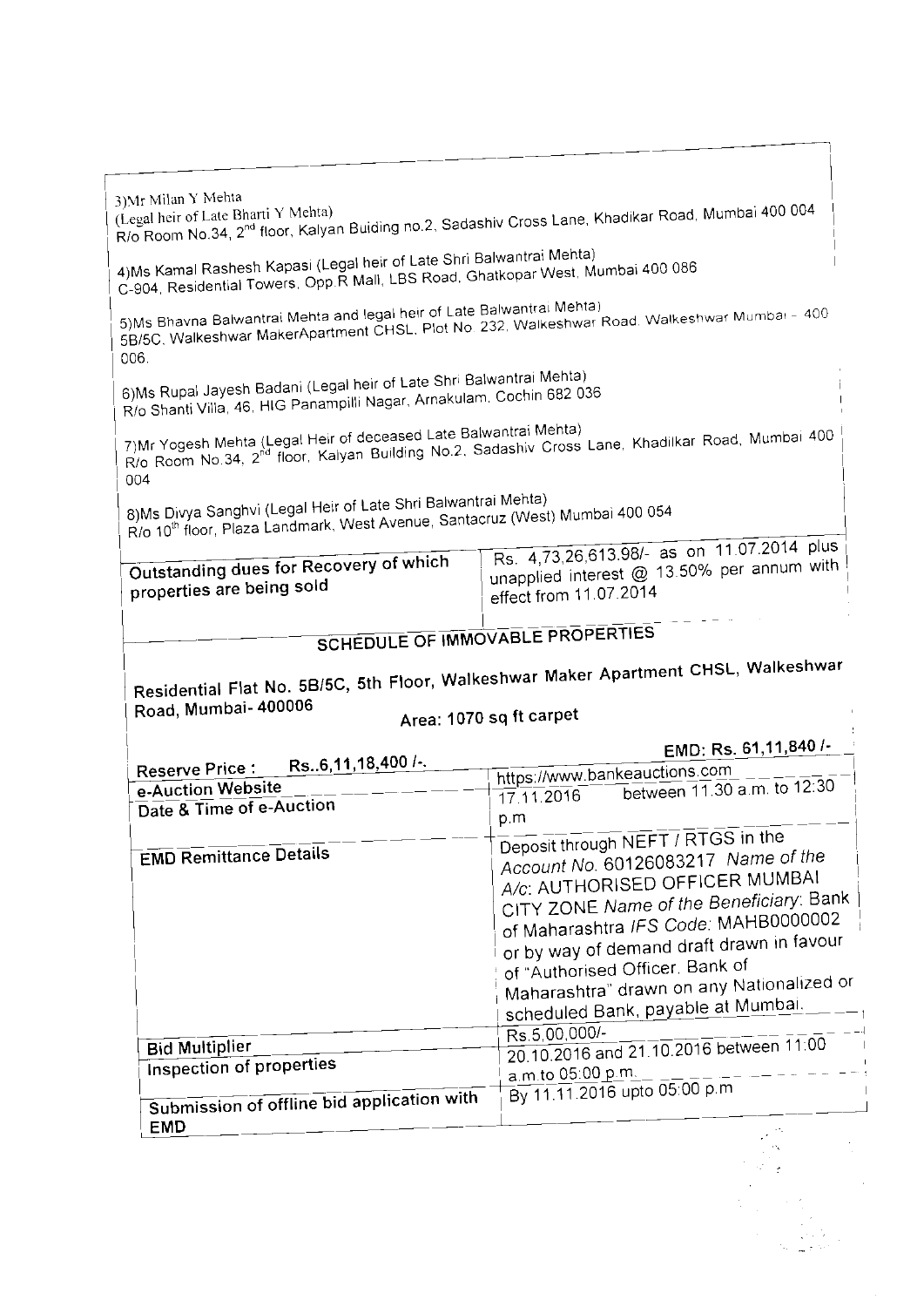| Date of Demand Notice | $^{\circ}$ 11.07.2014 |  |
|-----------------------|-----------------------|--|

- The properties are being held on "AS IS WHERE IS" and "AS IS WHAT IS  $1<sup>1</sup>$ BASIS" and the E-Auctions will be conducted "Online". The auction will be conducted through the Bank's approved service provider M/s.C1 India Pvt Ltd visit https://www.bankeauctions.com Please web the https://www.bankofmaharashtra.in/ for E-Auction Tender Documents containing at online e-auction bid form, Declaration, General Terms and conditions of online auction sale. For details in this regard, kindly contact Mr.Ganesh Patil, C1 India Pvt Ltd., Mobile number:9821690968.
- To the best of knowledge and information of the Authorised Officers, there are no  $2.$ encumbrances on the properties. However, the intending bidders should make their own independent inquiries regarding the encumbrances, title of property put on auction and claims / rights / dues / affecting the property, prior to submitting their bid. The e-Auction advertisement does not constitute and will not be deemed to constitute any commitment or any representation of the bank. The property is being sold with all the existing and future encumbrances whether known or unknown to the bank. The AuthorisedOfficer / Secured Creditor shall not be responsible in any way for any third party claims / rights / dues.
- The intending purchasers / bidders are required to deposit EMD amount either  $\mathcal{L}$ Name of the A/c: through NEFT / RTGS in the Account No. 60126083217 AUTHORISED OFFICER MUMBAI CITY ZONE Name of the Beneficiary: Bank of Maharashtra IFS Code: MAHB0000002 or by way of demand draft drawn in favour of "Authorised Officer, Bank of Maharashtra" drawn on any Nationalized or scheduled Bank, payable at Mumbai.
	- Bidders shall hold a valid email ID as all the relevant information from Bank and  $\overline{4}$ . allotment of ID & Password by M/s C1 India Pvt. Ltd., shall be conveyed through e-mail ONLY.
	- The intending bidder should submit the evidence for EMD deposit like UTR  $5<sub>1</sub>$ number along with Request Letter for participation in the E-auction, and selfattested copies of (i)Proof of Identification (KYC) viz. Voter ID Card / Driving License / passport etc. / Current Address - Proof for communication. (iii)PAN Card of the bidder, (iv)valid e-mail ID, (v)contact number (Mobile / Landline) of the bidder etc. to the Authorised Officer of Bank of Maharashtra, 2<sup>nd</sup> Floor. Mumbai City Zone, Fort 45/47 Mumbai Samachar Marg, Janmangal Building. Mumbai-400 001 by 11.11.2016, 05:00 p.m. Scanned copies of the original of these documents are also required to be submitted to e-mail id displayed above.
	- Names of the Eligible Bidders, will be identified by the Authorised Officer, Bank of 6. Maharashtra, Mumbai City Zone to participate in online -auction on the portal

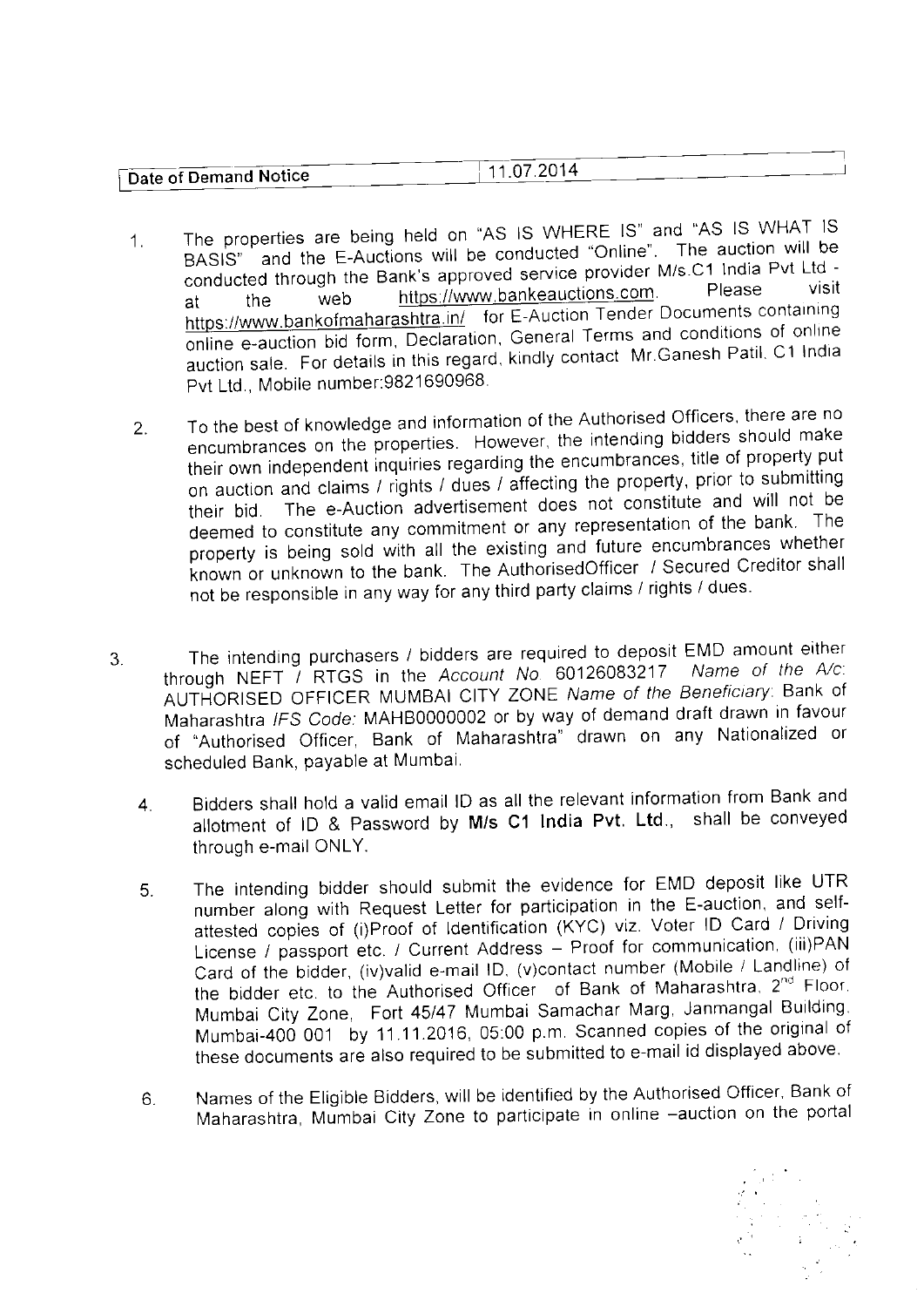https://www.bankeauctions.com. M/s C1 lndia Pvt Ltd will provide User lD and Password after due verification of PAN of the Eligible Bidders.

- 7. lt shall be the responsibility of the interested bidders to inspect and satisfy themselves about the property before submission of the bid
- 8. The Earnest Money Deposit (EMD) of the successful bidder shall be retained towards part sale consideration and the EMD of unsuccessful bidders shall be<br>refunded. The Earnest Money Deposit shall not bear any interest. The refunded. The Earnest Money Deposit shall not bear any interest. successful bidder shall have to deposit 25% of the sale price, lmmediately on acceptance of bid price by the Authorisedofficer and the balance of the sale price on or before15<sup>th</sup> day of auction or within such extended period as agreed upon in writing and solely at the discretion of the Authorised officer . Default in deposit of any amount by the successful bidder would entail forfeiture of the whole money already deposited and property shall be put to re-auction and the defaulting bidder shall have no claim / right in respect of property / amount
- L The prospective qualified bidders may avail online training of e-Auction from c-1 lndia Pvt. Ltd. prior to the date of e-Auction. Neither the Authorised officer nor Bank of Maharashtra, nor M/s. c1 India Pvt. Ltd. shall be held responsible for any Internet Network problem / Power failure / any other technical lapses / failure etc. ln order to ward-off such contingent situation the interested bidders are requested to ensure that they are technically well equipped with adequate power back-up etc. for successfully participating in the e-Auction
- 10. The purchaser shall bear the applicable stamp duties / additional stamp duty / transfer charges fee etc. and also all the statutory / non-statutory dues. taxes rates assessment charges, fees etc. owing to anybody
- 11. The Authorized officer / Bank is not bound to accept the highest offer and has the absolute right to accept or reject any or all offer(s) or adjourn / postpone/cancel the e-auction or withdraw any property or portion thereof from the auction proceedings at any stage without assigning any reason there for.
- 12. The Sale Certificate will be issued in the name of the purchaser(s) / applicant (s) only and will not be issued in any other name(s).
- '13. The sale shall be subject to rules / conditions prescribed under the Securitisation and Reconstruction of Financial Assets and Enforcement of Security Interest Act. 2002.

#### STATUTORY 30 DAYS SALE NOTICE UNDER SARFAESI ACT, 2002

The borrower / guarantors are hereby notified to pay the sum as mentioned above along with upto dated interest and ancillary expenses before the date of auction, failing which

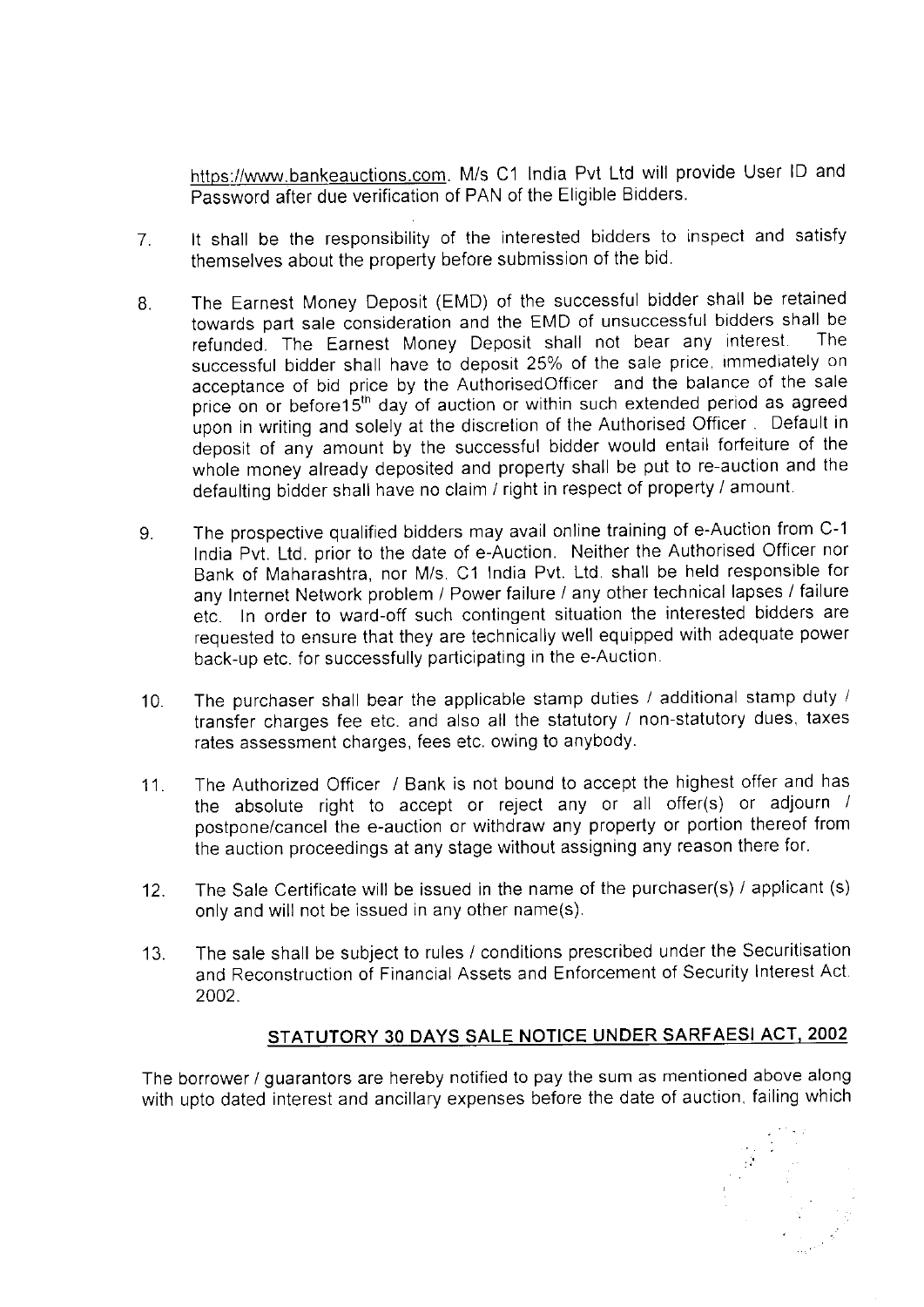the property will be auctioned / sold and balance dues if any will be recovered with interest and cosl.

 $\mathbf{I}^{(k)}$ ,']

(Mr. Rohit Sahasrabudhe) Chief Manager(ARC) & Authorised Officer Bank of Maharashtra (Mobile: 7045786088)

Place: Mumbai Date:07.10.2016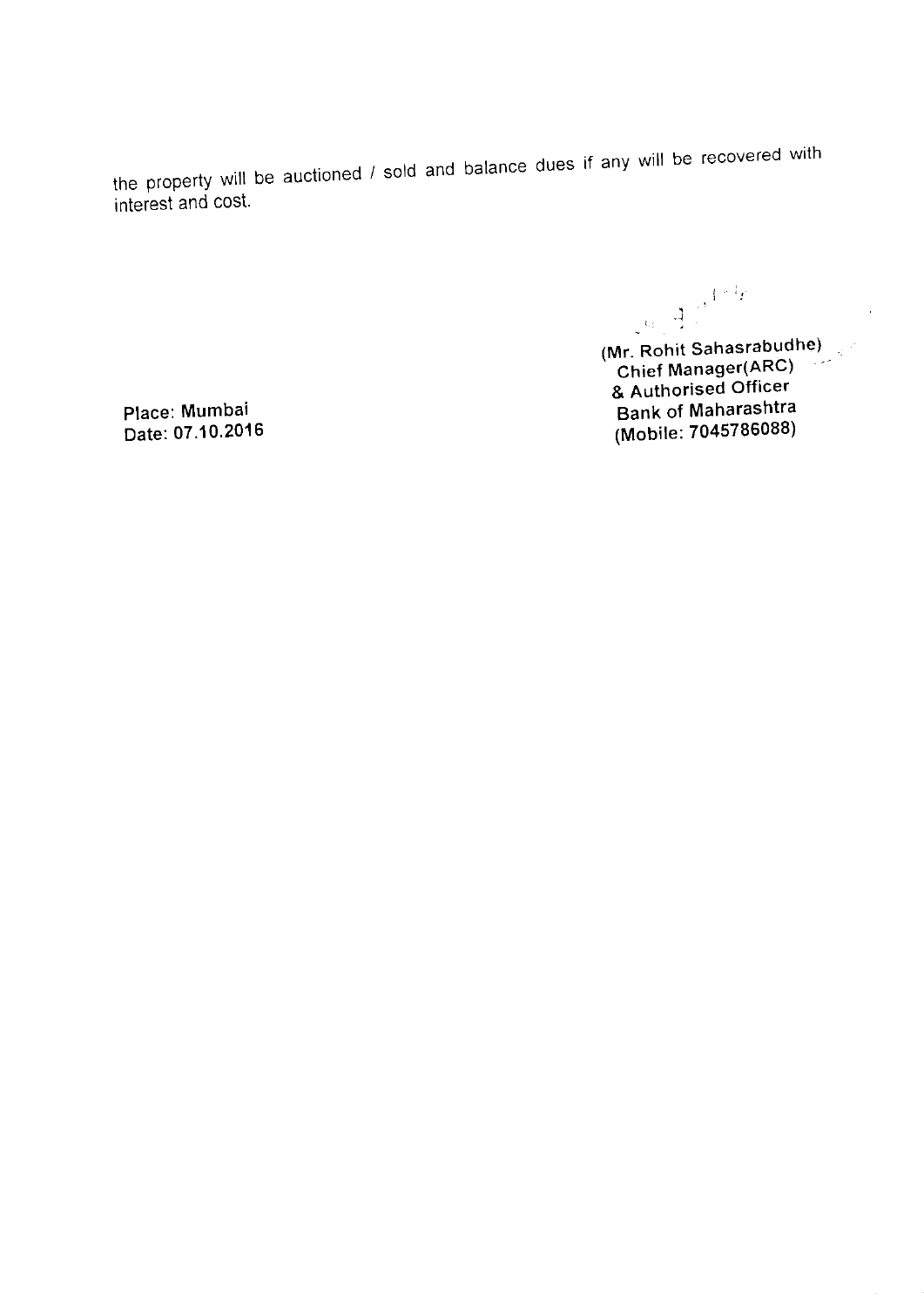### **AUCTION SALE PROGRAMME** SCHEDULE OF IMMOVABLE PROPERTIES

Residential Flat No. 5B/5C, 5th Floor, Walkeshwar Maker Apartment CHSL, Walkeshwar Road, Mumbai- 400006

Area: 1070 sq ft carpet

EMD: Rs. 61,11,840 /-Rs..6,11,18,400 /-. **Reserve Price:** 

:Deposit through NEFT / RTGS in the Account No. **EMD Remittance Details:** 60126083217 Name of the A/c: AUTHORISED OFFICER MUMBAI CITY ZONE Name of the Beneficiary: Bank of Maharashtra IFS Code: MAHB0000002 or by way of demand draft drawn in favour of "Authorised Officer, Bank of Maharashtra" drawn on any Nationalized or scheduled Bank, payable at Mumbai.

: Rs.5,00,000/-**Bid Multiplier** 

 $\ddot{\cdot}$ 

: 20.10.2016 and 21.10.2016 between 11:00 a.m.to 05:00 p.m. Inspection of Properties

Submission of online bids

:By 11.11.2016 upto 03:00 p.m. Last date of submission : 17.11.2016 between 11:30 a.m. to 12:30 p.m with auto Online auction sale extension for 5 minutes in case bid is placed within last 5 minutes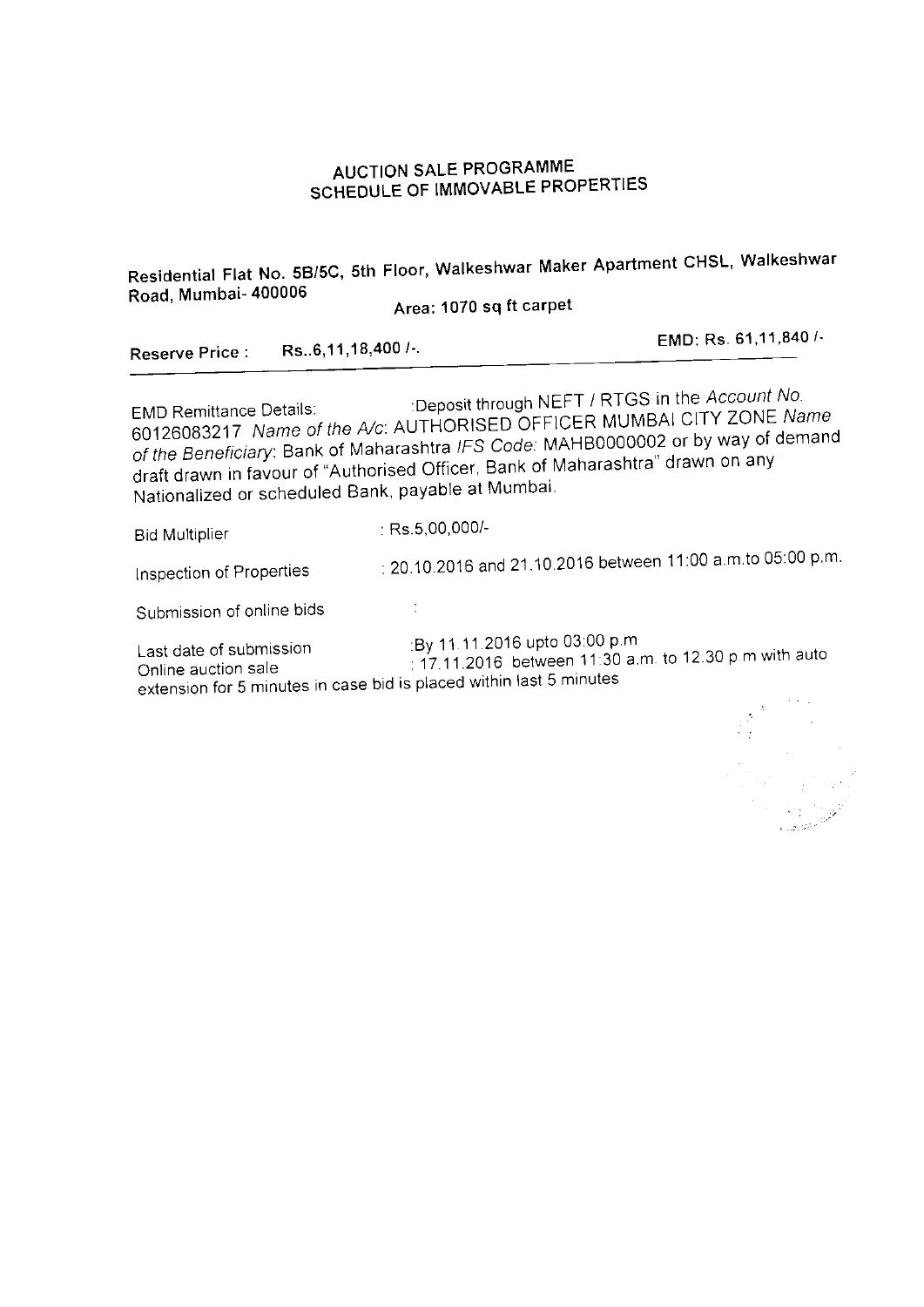# BANK OF MAHARASHTRA



(A Govt. of India Undertaking)<br>Head Office: 'Lokmangal', 1501, Shivajinagar, Pune 411005 Head Office: 'Lokmangal', 1501, Shivajinagar, Pune 41100!<br>Tonal Office: Mumbai City Zonal Office, Janmangal 45/47, Zonal Office: Mumbai City Zonal Office, Janmang<br>23-- Mumbai Samachar Marg, Fort, Mumbai Telephone:022-22662049<br>emente.czi-Partis, D.L.Vaidya Road, Dadar Mumbai 400028<br>Branch Office:Ranade Road Branch, Samaradhi Heights, D.L.Vaidya Road, Dadar Mumbai 400028<br>Email commarc\_mocr@mahabank.c<u>o.in</u>

ariade Roda Branch, 105<br>Telephone:022 24226105 Email cmmarc mcr@mahabank.co.il

#### E-AUCTION BID FORM

(Read careiully the t"'t' "nd tono't'ont ;i sale betore irl Lng -up and sL.rbm ttrnq the b d <sup>I</sup>

| Sr.<br>No. | Name of<br>Bidder(s) (in<br>Capital) | Father's /<br>Husband's Name | Postal Address of<br>Bidder(s) (If Bidder is a<br>company, address of<br>its Regd.Office) | Phone / Cell<br>Number and<br>email ID |
|------------|--------------------------------------|------------------------------|-------------------------------------------------------------------------------------------|----------------------------------------|
|            |                                      | '3                           |                                                                                           | '5                                     |
| $\sim$     |                                      |                              |                                                                                           |                                        |

- 5. Bank Account details to which EMD amount to be returned i) Bank A/c. No. : ii) IFSC Code No. : iii) Branch Name :
- 6 Date of submission of bid:
- 7. PAN Number:
- 8. Property/Assets Item No. in respect: of which the bid is submitted
- 9. Whether EMD remitted : Yes / No
- 10. EMD remittance details\* Date of remiftance Name of Bank : Branch Account No. IFSC Code No UTR NO
- 11. Bid Amount quoted

I declare that I have read and understood all the terms and conditions of auction sale and shall abide bY them.

(Signature of the Bidder)<br>mandatory: Bidders are advised to preserve the EMD remittance challan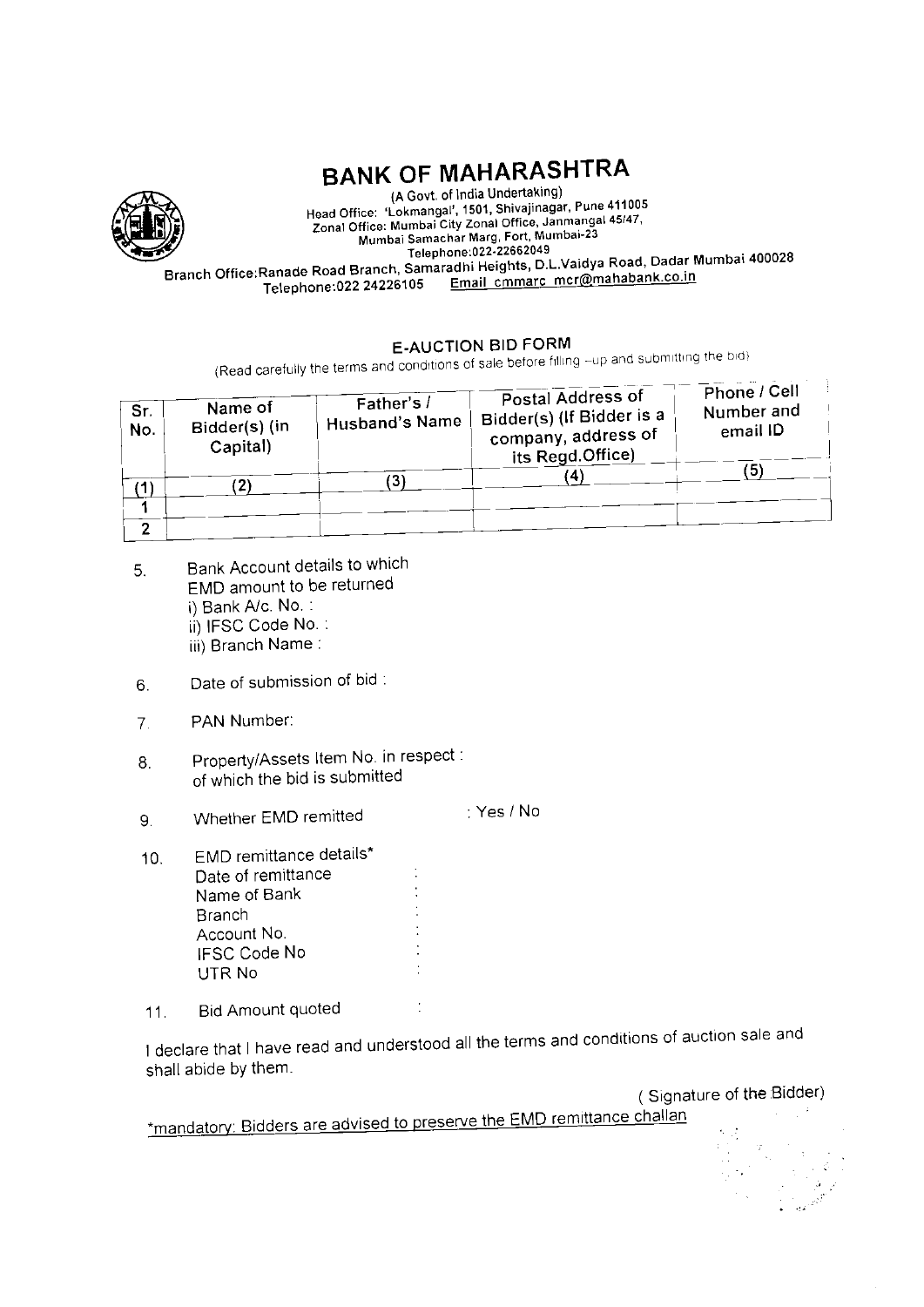#### **DECLARATION**

Date:

The Authorised Officer, **Bank of Maharashtra** 

(Branch address with Pin code)

- I/We, the Bidder/s aforesaid do hereby state that, I/We have read the entire terms and conditions of the sale and understood them fully. I/We, hereby unconditionally agree to  $1<sub>1</sub>$ conform with and to be bound by the said terms and conditions and agree to take part in the Online Auction.
- I/We declare that the EMD and other deposit towards purchase-price were made by me/us as against my/our bid and that the particulars remittance given by me/us in the bid  $2.$ form is true and correct.
- I/We further declare that the information revealed by me/us in the bid document is true and correct to the best of my/our belief. I/We understand and agree that if any of the 3 statement/ information revealed by me/us is found to be incorrect and/or untrue, the bid submitted by me/us is liable to be cancelled and in such case, the EMD paid by me/us is liable to be forfeited by the Bank and the Bank will be at liberty to annul the offer made to me/us at any point of time.
- I/We also agree that after my/our offer given in my/our bid for purchase of the assets is accepted by the Bank and I/We fail to accept or act upon the terms and conditions of the  $\mathbf{A}_{\cdot}$ sale or am/are not able to complete the transaction within the time limit specified for any reason whatsoever and/or fail to fulfill any/all the terms and conditions of the bid and offer letter, the EMD and any other monies paid by me/us along with the bid and thereafter, are liable to be forfeited.
- The decision taken by the Authorised Officer of the Bank in all respects shall be binding  $5<sub>1</sub>$ on me/us.
- I also undertake to abide by the additional conditions if announced during the auction including the announcement of correcting and/or additions or deletions of terms being  $6.$ offered for sale.

| Name:    |
|----------|
| Address: |
|          |
|          |
|          |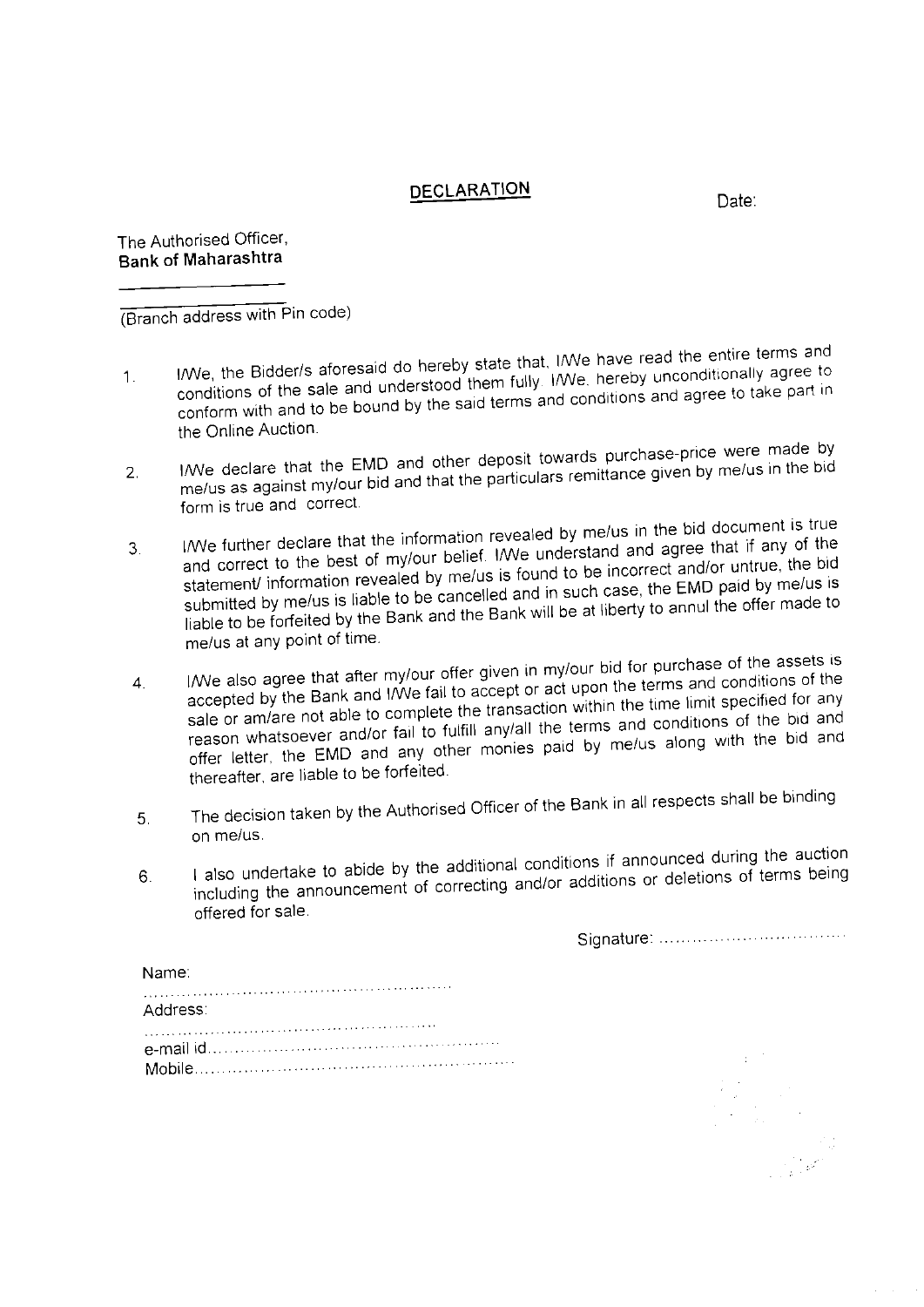# **BANK OF MAHARASHTRA**



(A Govt. of India Undertaking) Head Office: 'Lokmangal', 1501, Shivajinagar, Pune 411005 Zonal Office: Mumbai City Zonal Office, Janmangal 45/47, Mumbai Samachar Marg, Fort, Mumbai-23 Telephone 022-22662049 Branch Office:Ranade Road Branch, Samaradhi Heights, D.L.Vaidya Road, Dadar Mumbai 400028 Email cmmarc\_mcr@mahabank.co.in Telephone: 022 24226105

**General Terms and Conditions of Online Auction Sale** 

# 1. Nature and Object of Online Sale:

- a. The online e-auction sale is with the object of Free and Fair Sale, Transparency and for achieving best-possible recovery of public money.
- b. The sale is governed by the Provisions of the Securitisation and Reconstruction
- of Financial Assets and Enforcement of Security Interest Act. 2002 and Security Interest (Enforcement) Rules, 2002 and the following specific terms and conditions.

#### 2. Caution to bidders:

- a. Property is sold on as is and where is /on what it is/ no complaint basis.
- b. Bidders are advised / cautioned to verify the concerned SRO as well as the
- Revenue Records/ other Statutory authorities such as Sales Tax/Excise/Income Tax etc. and shall satisfy themselves regarding the nature, description, condition, encumbrance, lien, charge, statutory dues, etc over the property before
- c. Bidders are advised to go through all the terms and conditions of sale given in the tender document and also in the corresponding public sale notice in the dailies before submitting the bid and participating in the online bidding/auction. d. Statutory dues/liabilities etc., due to the Government/Local Body. if any. shown in
- the sale notice/tender document shall be borne by the purchaser(s).

# 3. Inspection of Property/Immovable Assets:

- $\mathbf{\hat{a}}$ . Property/Assets can be inspected on the date(s) given in the public sale notice /
	- b. Bidders shall inspect the property/Assets and satisfy themselves regarding the physical nature, condition, extent, etc of the property/Assets.
	- c. Bidders are bound by the principle of caveat emptor (Buyer Beware).
	- d. Complaints, if any, in the matter of inspection shall immediately be brought to the notice of the Authorised Officer.

## 4. Inspection of Title Deeds:

a. Bidders may inspect and verify the title deeds and other documents relating to the property available with the Bank

## 5. Submission of bid forms:

- a. Bids in the prescribed format given in the tender document shall be submitted "offline" in the proforma provided in portal https://www.bankeauctions.com Bids submitted otherwise shall not be eligible for consideration and rejected. b. Bids shall be submitted online before the last date and time given in the sale
- notice/tender document.
- c. Bids form shall be duly filled in with all the relevant details.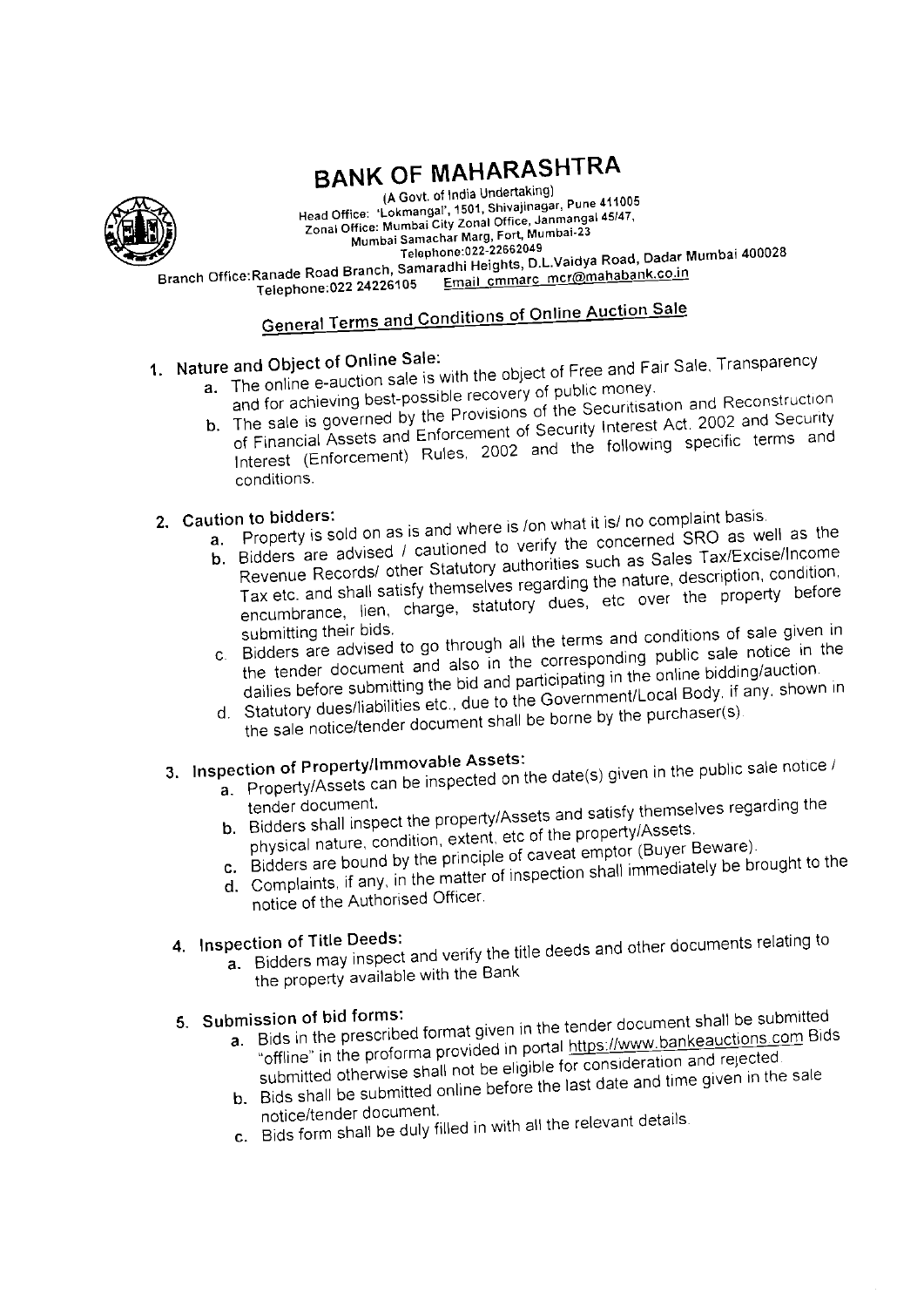- d. Bidders staying abroad/NRIs/PIOs/Bidders holding dual citizenship must submit photo page of his/her valid Indian Passport.
- e. Incomplete/unsigned bids without EMD remittance details will be summarily
- rejected. NRI Bidders must necessarily enclose a copy of Photo page of his/her Passport and route their bid duly endorsed by Indian Mission.
- f. Only copy of PAN Card, Passport, Voter's ID, Valid Driving License or Photo Identity Card issued by Govt. and PSU will be accepted as the identity document and should be submitted along with the bid form. g. Original Identity Document copy of which is submitted along with the bid form
- must be produced on demand.

## 6. Earnest Money Deposit (EMD):

- a. The bid shall be accompanied by the EMD as specified in the public sale notice/tender document.
- b. EMD and other deposits shall be remitted through EFT/NEFT/RTGS Transfer to the bank account as specified in the sale notice/Tender document.
- c. Bidders not to disclose remittance details of EMD, UTR Code, etc. to any one and to safeguard its secrecy.
- d. Bidders shall preserve the remittance challan and shall produce the same as and when demanded.
- e. Bid form without EMD shall be summarily rejected.
- f. All details regarding remittance of EMD shall be entered in the bid form.
- g. EMD, either in part or in full, is liable for forfeiture in case of default.

#### 7. Bid Multiplier:

a. The bidders shall increase their bids in multiplies of the amount specified in the public sale notice.

#### 8. Duration of Auction sale:

- a. Online auction sale will start automatically on and at the time given in the public sale notice/Tender Document.
- b. Auction/Bidding time will initially be for a period of one hour and if bidding continues, the bidding process will get automatically extended five minutes duration of each and kept open till the auction-sale concludes.
- c. If any market-leading bid (bid higher than the highest at the point in time) is received within the last five minutes of closing time, the bidding time will be extended automatically by five minutes and if no bid higher than last quoted highest bid is received within the said extended five minutes, the auction sale will automatically get closed at the expiry of the extended five minute. There will thus be an extension of bidding-time, each of five minutes duration, till auction is concluded.
- d. Bidders are advised to enter their bid accordingly keeping in mind the five minutes duration.
- e. No complaint on time-factor or paucity of time for bidding will be entertained

#### 9. Online Bidding:

a. Auction/bidding will be only online bidding through the portal provided by the service provider.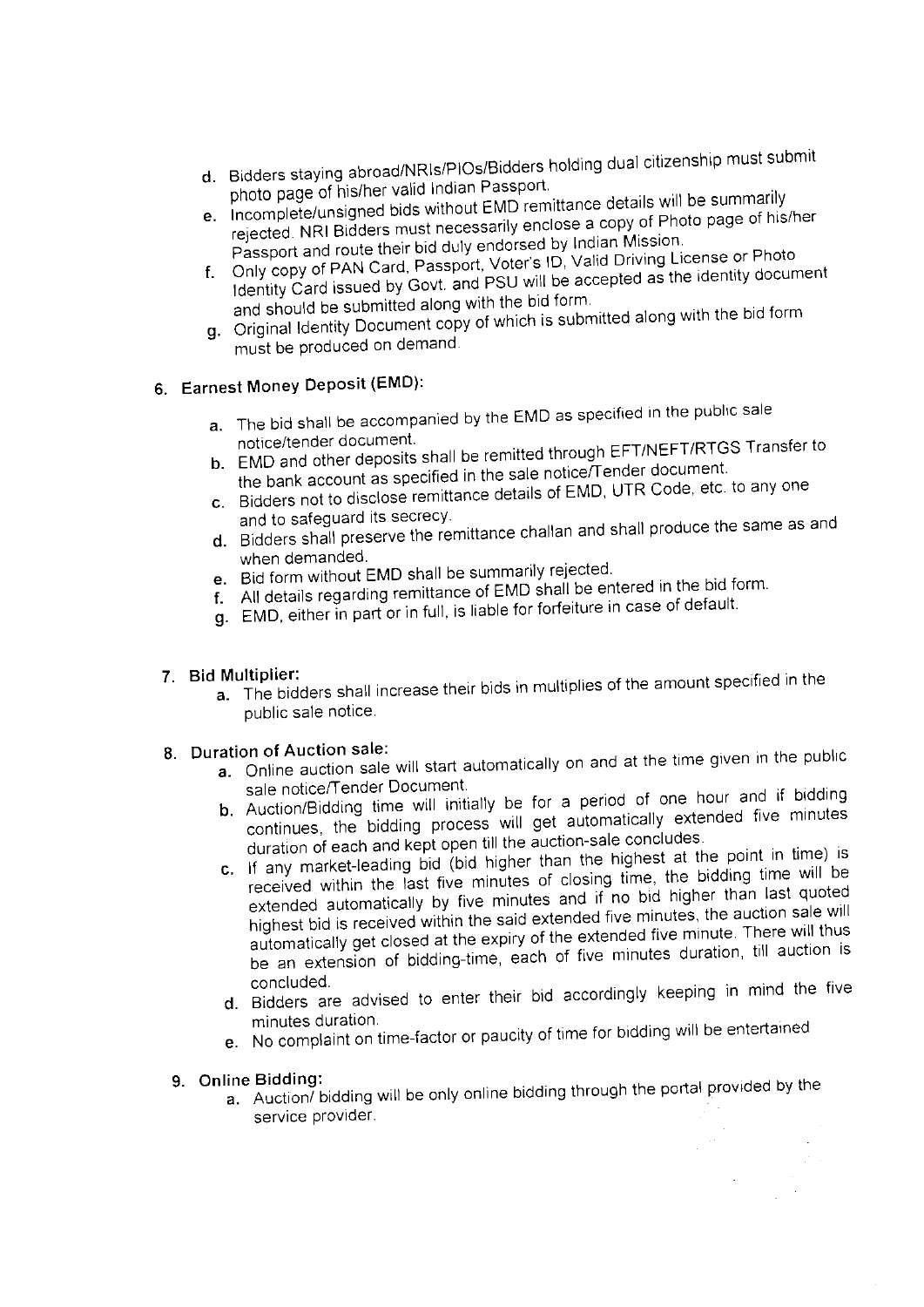- b. In case of sole bidder, the sale may be accepted or deferred and property be brought for resale or otherwise sale will be deferred or cancelled.
- c. Bidders are cautioned to be careful while entering their bid amount and to check for alteration, if any, before confirming the same.
- d. No request/complaint of wrong bidding will be entertained for canceling the sale and in such case, the EMD in full will be forfeited.
- e. Bidders may, subject to conditions of online service provider, may avail preauction training and/or for demo/mock auction-sale.

# 10. Declaration of successful bidder:

- a. Highest bidder will be declared the successful bidder and sale will be confirmed in his favour. Intimation to this effect will be given through e-mail by service
- b. All intimations to bidders/auction purchaser will be primarily through e-mail by the service provider/Bank. Date of sending e-mail will be considered as date of intimation. If no intimation reaches, bidders are expected to take efforts to find out status from the Bank. Non-receipt of intimation should not be an excuse for default/non-payment.

### 11. Deposit of purchase price:

- a. The bidder declared successful, shall pay, immediately on the same day after such declaration, a deposit of 25% (less EMD already paid) on the amount of his purchase money.
- b. In case of the auction-sale proceeding and concluding beyond the banking transaction hours, the deposit of 25% of purchase price (less EMD already paid) shall be remitted before 3.00 p.m. of the next working day.
- c. The balance amount of purchase money shall be paid on or before the fifteenth day from the date of the sale or within such period as may be extended, for the reason to be recorded, by the Authorised Officer.

#### 12. Default of Payment:

- a. Default of payment of 25% of bid amount (less EMD) on the same day or the next working day as stated in para 11(b) above and 75% of balance bid amount within the stipulated time shall render automatic cancellation of sale without any
- b. The EMD and any other monies paid by the successful bidder shall be forfeited by the Authorised Officer of the Bank.

# 13. Sale Certificate / Payment of Stamp Duty:

- a. On payment of the entire purchase price / bid amount, Sale Certificate will be issued by the Authorised Officer of the Bank only in the name/names of the bidders whose name/names are mentioned in the bid form.
- b. No request for inclusion/substitution of names, other than those mentioned in the bid, in the sale certificate will be entertained.
- c. Sale Confirmation/Sale Certificate shall be collected in person or through an authorized person.
- d. The Stamp Duty, Registration Charges, etc. as per relevant laws for the sale certificate shall be borne by the successful bidder.
- e. The Sale Certificate will not be issued pending operation of any stay/ injunction/ restraint order passed by the DRT/DRAT/High Court or any other court against the issue of Sale Certificate.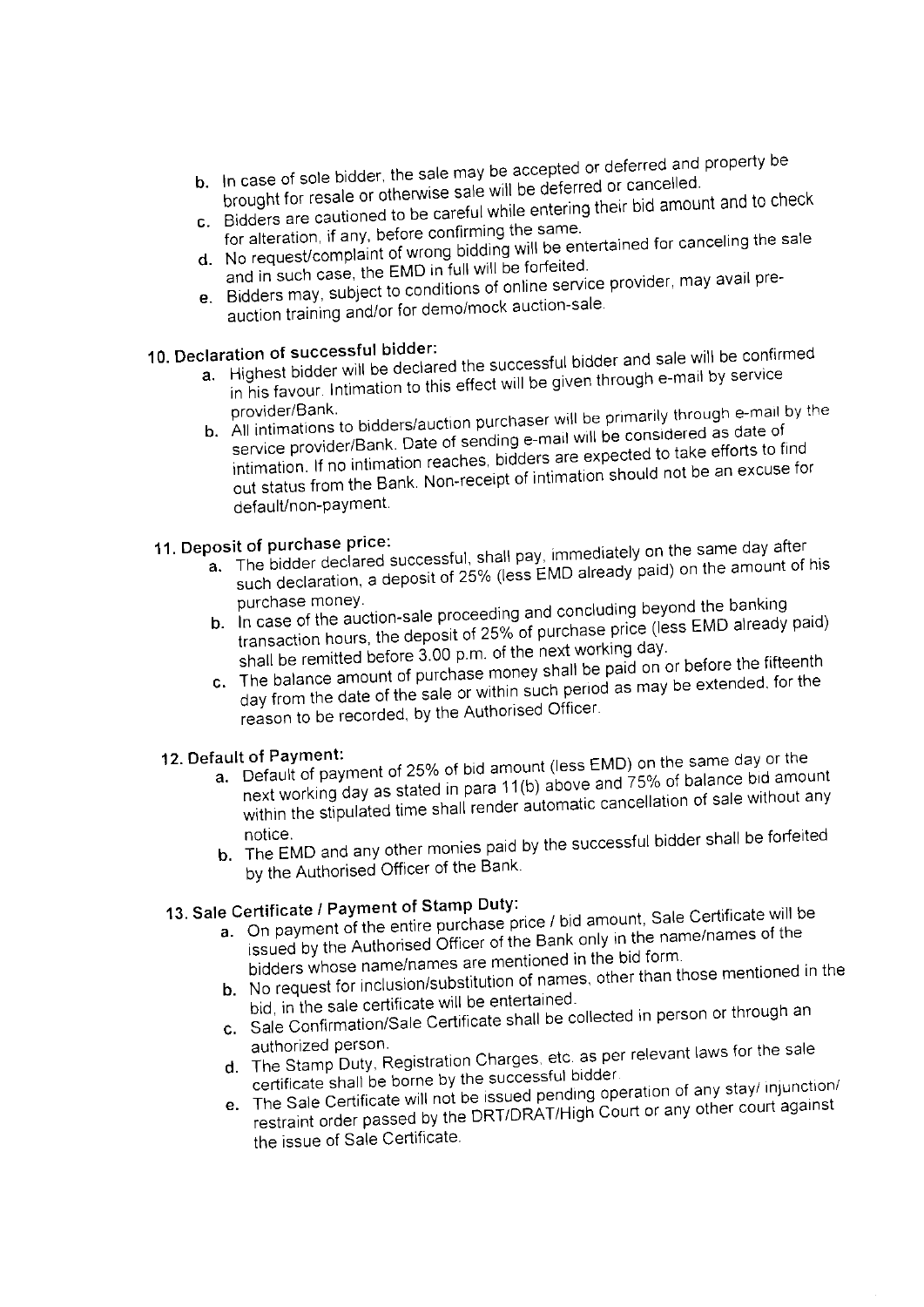- f. The deposit made by the successful-bidder, pending execution of Sale
- Certificate, will be kept in non-interest bearing deposit account. g. No request for return of deposit either in part or full/cancellation of sale will be
- entertained.

### 14. Return of EMD:

- a... See Fig. 2. The Consumers will be returned through EFT/NEFT/RTGS transfer a. EMD of unsuccessful bidders will be returned through EFT/NEFT/RTGS transfer to the bank account details provided by them in the bid form and intimated via
- the constraints. By the constraints of their EMD and if not, immediately to b. Unsuccessful bidders shall ensure return of their EMD and if not, immediately to contact the Authorised Officer of the Bank.

# 15. Stay/Cancellation of Sale:

- a. In case of stay of further proceedings by DRT/DRAT/High Court or any other Court, the auction may either be deferred or cancelled and persons participating in the sale shall have no right to claim damages, compensation or cost for such
- b. Default in payment of 25% of the purchase price or the balance purchase price within the stipulated/extended time will result in forfeiture and cancellation of sale
	- and Bank will be entitled to re-auction the same.

## 16. Delivery of Title Deeds:

the Bank for creation of Equitable Mortgage shall be delivered to the Successful bidder/Auction Purchaser, on execution of the Sale Certificate

### 17. Delivery of possession:

a. All expenses and incidental charges there to shall be borne by the auction purchaser.

### 18. Other Conditions:

- a. The Authorised Officer will be at liberty to amend/ modify/ delete any of the conditions as may be deemed necessary in the light of facts and circumstances
- b. The Authorised Officer reserves the right to accept or reject all or any bid or bids without assigning any reason and to postpone or cancel the sale without
- c. Bidders shall be deemed to have read and understood all the conditions of sale
- and are bound by the same. d. No counter-offer/conditional offer/conditions by the bidder and/or successful-
- bidder will be entertained.

# **Technical Terms and Conditions of Online Auction Sale**

- 1. Prospective bidder has to register with the "online" service provider.
- 2. Only upon verification of the bid form and confirmation of remittance of EMD, the User ID issued by the online service provider will be activated permitting the bidder to enter into the website of the service provider for bidding.  $\sqrt{N}$  ,  $\sim$

 $\frac{1}{2\pi} \left( \frac{1}{2} - \frac{1}{2} \right)$  where

 $\bar{\beta}$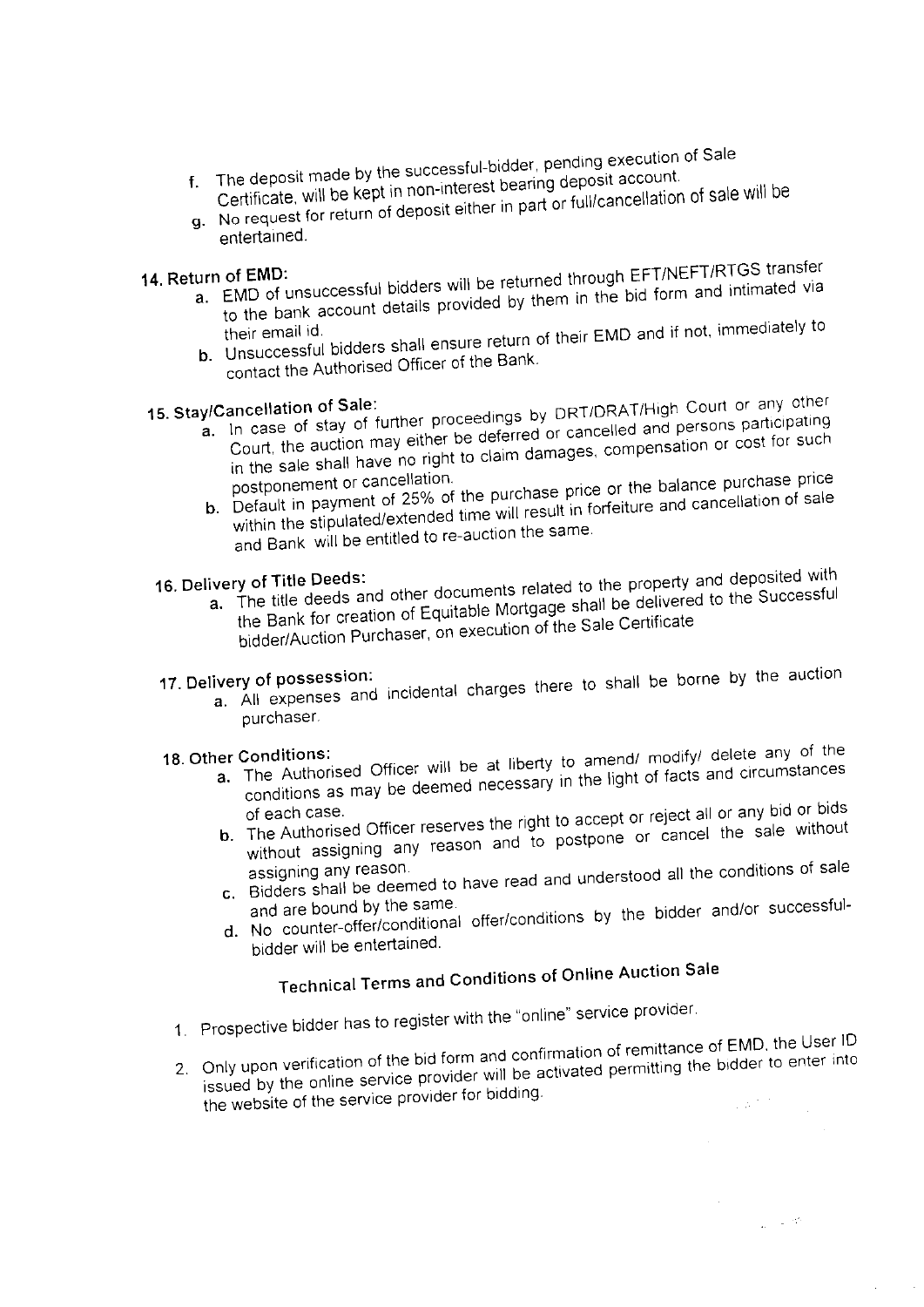3. Bidders should not disclose their User ID as well as password and other material

- information relating to the bidding to any one and to safeguard its secrecy.
- 4. Bidders are advised to change the password immediately on receipt from the service provider.
- 5. Time Extension: If any market leading bid (bid higher than the highest at the point in time) is received within the last five minutes of closing time, the time of auction sale will ally is received within the last the time countries of species and subsequently, if no further bidget automatically extended by another five minutes and subsequently, if no further bid due advantance, seems and answer the contract within the said extended five minutes, the auction sale will be automatically closed at the expiry of the extended five minutes.
- 6. Training: The online service provider will provide training "online" if required by the bidders at a mutually convenient date and time before the auction.
- 7. Bids: All bids placed are legally valid bids and are to be considered as bids from the bidder himself. Once the bid is placed, the bidder cannot reduce or withdraw the bid for whatever reason. If done so, the EMD amount shall be forfeited.
- 8. The highest and the latest bid on the auction shall supersede all the previous bids of the respective bidders. The bidder with the highest offer/ bid does not get any right to demand acceptance of his bid in case any stay order is received by the Bank.
- 9. The bidder shall be solely responsible for all consequences arising out of the bid submitted by him (including any wrongful bidding) and no complaint/ representation will be entertained in this regard by the Bank. Hence bidders are cautioned to be careful to check the bid amount and alter/rectify their bid if required before confirming the bid submitted.
- 10. The intimation to the bidder/ bidders concerned of having declared successful in the auction sale will primarily be sent to them through e-mail. The date of sending the email will be considered as date of intimation.
- 11. If no intimation reaches for reasons beyond the control of the Bank, the bidders are required to take efforts to ascertain the status. Non receipt of intimation shall not be a ground for non-payment or delayed payment. Bidders must therefore keep a watch on their incoming e-mail or can contact the Bank/ Authorised Officer. The Bank will not be liable for wrong e-mail id registered by the bidder or for return of the mail for mailbox being full.

# 12. Demo/mock auction:

For bidders who have indicated non-familiarity with e-Auction, training on a DEMO/MOCK Auction will be arranged in a manner and on such date by the service provider as may be specified in the schedule Programme. Only those Bidders who have registered themselves for the Auction by submitting the "Declaration Form" and have also paid the EMD can participate in this Mock Auction. No training will be given during the actual paid the EMD can participate in this Mock Auction. No training will be given during the actual e-Auction.

# 13. Note of caution for the Bidders: